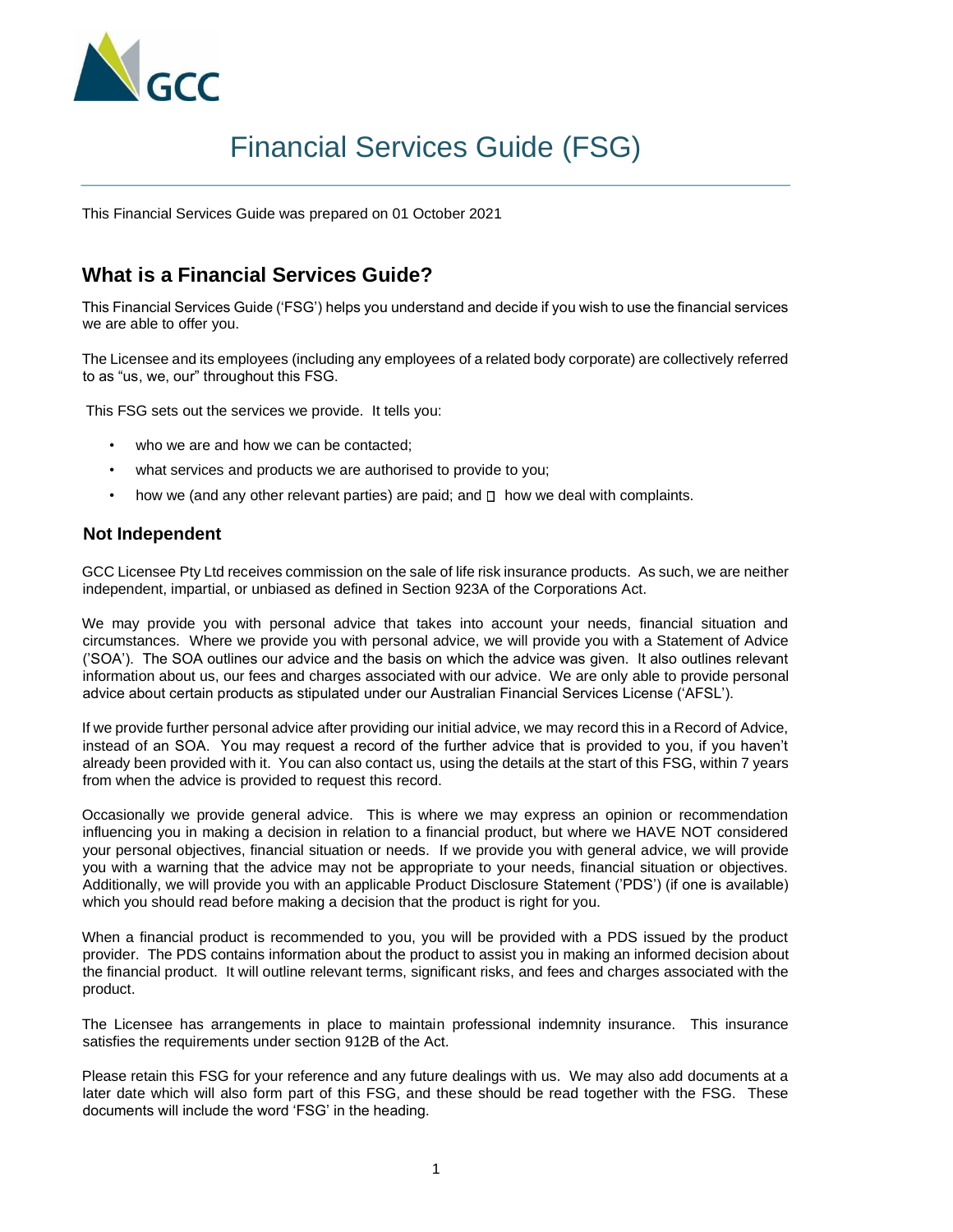# **Who will be providing the financial services to you?**

## *The Licensee*

The Licensee is the authorising licensee for the financial services provided to you, and is responsible for those services and is the providing entity.

The Licensee authorises, and is also responsible for, the content and distribution of this FSG.

|                     | The Licensee's contact details are as follows:                                             |  |  |
|---------------------|--------------------------------------------------------------------------------------------|--|--|
| Licensee name:      | GCC Licensee Pty Ltd                                                                       |  |  |
| <b>AFSL number:</b> | 486196                                                                                     |  |  |
| <b>Address:</b>     | Suite 401, 29-31 Solent CCT, Norwest NSW 2153                                              |  |  |
| <b>Website:</b>     | www.gccfinancialplanning.com                                                               |  |  |
| <b>Phone:</b>       | 02 9899 3044<br>You may be provided with censices by the Licensee through its employees of |  |  |

You may be provided with services by the Licensee through its employees, or directors.

Patrick O'Leary – Director Debbie Adams – Representative Gemma McIntosh – Representative Debra Patterson – Office manager

## **What services and products are we authorised to provide to you?**

We are authorised to provide financial product advice and deal in the following financial products:

- Financial planning advice;
- Wealth accumulation advice;
- Superannuation advice, including self managed superannuation funds;
- Redundancy advice;
- Retirement advice;
- Gearing strategies;
- Cash flow advice:
- Social security benefits advice:
- Personal and business insurance advice;
- Estate planning services (financial planning)

We are authorised to provide these services and products to both retail and wholesale clients

There is an important difference between 'general advice' and 'personal advice'. If we provide you with 'general advice' it means that we have not considered any of your individual objectives, financial situation and needs.

If we provide you with 'personal advice' we will consider your individual objectives, financial situation and needs when making our recommendation to you.

We will only provide services to you, with your prior, informed consent. If you do not understand any of the information in this Financial Services Guide, or have any other questions relating to the terms on which we will be acting, please contact us.

In providing our services, other financial matters may arise, however, we are not authorised to assist with any financial and products and services except those explained above. You should seek specific advice from the appropriate professionals on other matters relevant to you.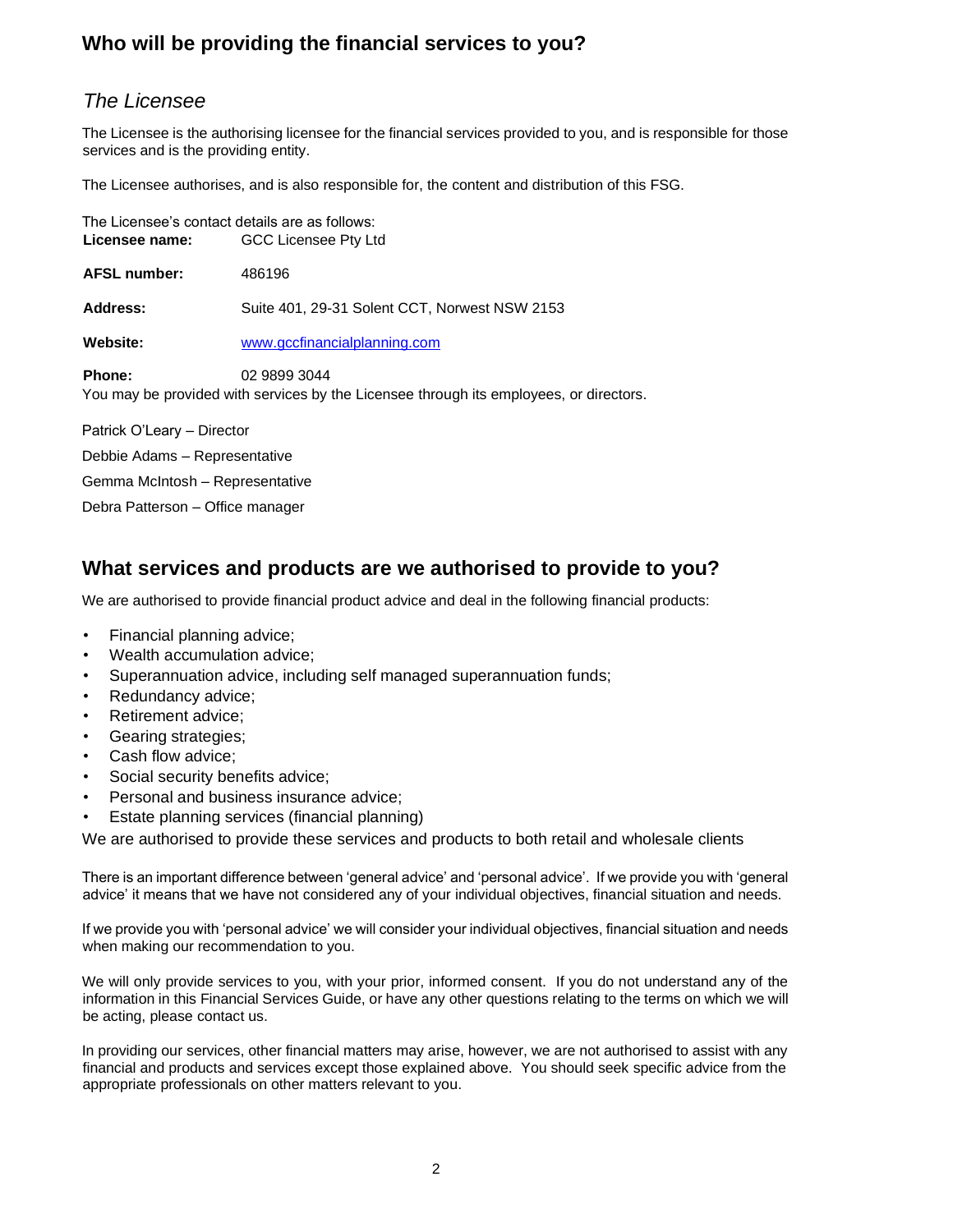## **What fees and commissions are payable to us?**

Fees for providing you with our services are received by the Licensee.

All fees described in this FSG include GST

#### *Service fees*

We will discuss and agree our fee structure with you before we provide you with services. The types of fees you can be charged are listed below. You may be charged a combination, or part of, any of these fees.

#### *Fees for advice*

We may charge fees for the preparation, presentation and implementation of our advice. These fees will be based on your individual circumstances, the complexity involved in your situation, and the time it takes to prepare personal financial advice for you. We will discuss these fees with you and gain your agreement to the fees before we provide you with advice.

#### *Ongoing advice fees*

We may charge a fee to provide ongoing portfolio reviews and/or for the provision of ongoing services. This fee will be agreed with you and is either a set amount or an amount based on the amount of funds under our advice, and/or the time involved in reviewing your portfolio and circumstances.

#### *Commissions – Insurance Only*

If you take out a financial product through us, GCC Licensee may receive payments in the form of initial commissions and/or ongoing commissions from the financial product providers. These commissions are included in the premiums you pay for the product. They are not an additional cost to you. We may agree to rebate some or all of these.

The commission payable for different classes of financial products include the following:

*Examples of commissions we may receive* 

### **Life Insurance Products**

Initial and ongoing commissions from insurance providers may be received by GCC Licensee Pty Ltd. These commissions are paid to GCC Licensee by the company that issues the product that we recommend to you and they are included in what you pay for the product. The commissions vary and are based on the policy cost, which is the sum of the premiums you pay and may include other fees related to the product.

The initial commission is paid in the first year by the product issuer to GCC Licensee. Ongoing commissions are payments paid by product issuers to GCC Licensee in the years after the first year.

If you initiate an increase to your cover, GCC Licensee may receive an initial commission and ongoing commissions on the increase to your policy cost. The ongoing commission on a client-initiated increase is only paid in respect of the period that starts from the first anniversary of the increase.

If the initial commission is equal to the ongoing commissions (as a percentage of your policy cost), GCC Licensee may receive up to **30.25**% (incl. GST) of your annual policy cost. If the initial commission is higher than the ongoing commissions, the **maximum** commission that GCC Licensee may receive is set out in the table below: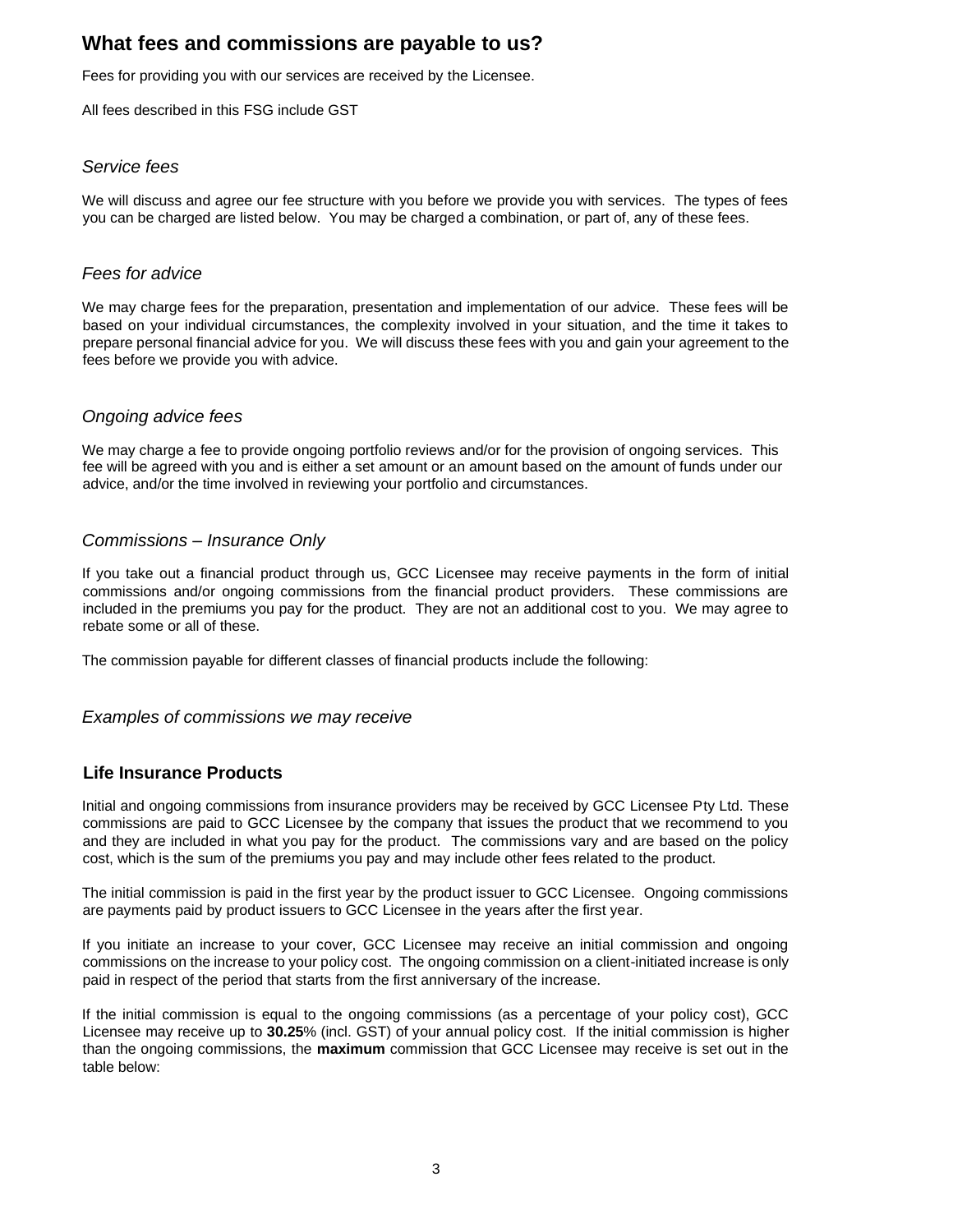| Date a new product is issued                                                                              | Initial commission<br>(% of annual policy)<br>cost or increase<br>excl. GST) | <b>Ongoing commission</b><br>p.a. (% of annual policy<br>cost or increase excl.<br>GST) |
|-----------------------------------------------------------------------------------------------------------|------------------------------------------------------------------------------|-----------------------------------------------------------------------------------------|
| Before 1 January 2018 or before 1 April 2018 when<br>the application was received prior to 1 January 2018 | $0 - 121%$                                                                   | $0 - 38.5%$                                                                             |
| 1 January 2018 - 31 December 2018*                                                                        | $0 - 80%$                                                                    | $0 - 20%$                                                                               |
| 1 January 2019 - 31 December 2019*                                                                        | $0 - 70%$                                                                    | $0 - 20%$                                                                               |
| From 1 January 2020*                                                                                      | $0 - 60%$                                                                    | $0 - 20%$                                                                               |

GCC Licensee may receive the pre 1 January 2018 commission rates above from the product issuer if:

your policy was issued before 1 January 2018 and you exercise an option or apply for additional cover under your policy after 1 January 2018; or

your policy was issued before 1 January 2018 and is replaced after 1 January 2018 to correct an administrative error.

#### Example

We recommend an insurance product to you and it is applied for and issued on 2 February 2018. The annual policy cost is \$450. GCC Licensee may receive up to \$360 (80% excl. GST) as an initial commission. Assuming the policy cost stays the same each year, GCC Licensee may receive up to \$90 pa (20% excl. GST) as an ongoing commission.

From 2 April 2020, you decide to increase your insurance cover. The cost of this increased cover is \$100. The initial commission payable to GCC Licensee in respect of this increase will be \$60 (60% excl. GST). The ongoing commission payable to GCC Licensee in respect of this increase will be \$20 pa (20% excl. GST), payable in respect of the period starting from the first anniversary of the date on which you increased your insurance cover (i.e. 2 April 2021).

You'll find details of how your insurance policy cost is calculated in the relevant PDS that we provide you. Where personal advice is provided to you, you'll also find details of the commission that GCC Licensee is entitled to receive, if you decide to purchase a life insurance product, in your SOA or ROA.

## **How are we and third parties remunerated?**

The Licensee's directors and employees are remunerated by salary and may also be awarded an annual bonus. Bonuses will depend on several factors including:

- company performance;
- professionalism and adherence to compliance procedures; and  $\Box$  team performance.

The Licensee's shareholders (including any shareholders of a related body corporate) will also receive a benefit based on the Licensee's ongoing company performance.

You may request more details about the way these people or entities are remunerated within a reasonable time after receiving this document and before any financial services are given to you. If remuneration or other benefits are calculable at the time personal advice is given, it will be disclosed at the time that personal advice is given, or as soon as practicable afterwards. If remuneration is not calculable at that time, a statement of how the remuneration is calculated will be given to you at the time the advice is given, or as soon as practicable afterwards.

By using or continuing to use our services, you agree that:

- 1. All fees and charges received by us as described in this FSG (other than third party fees and charges) are a benefit given to us by you, in exchange for the services provided by us.
- 2. We do not charge asset-based fees where you are investing using borrowed money.
- 3. You understand, consent to, authorise and direct us to charge you in this way.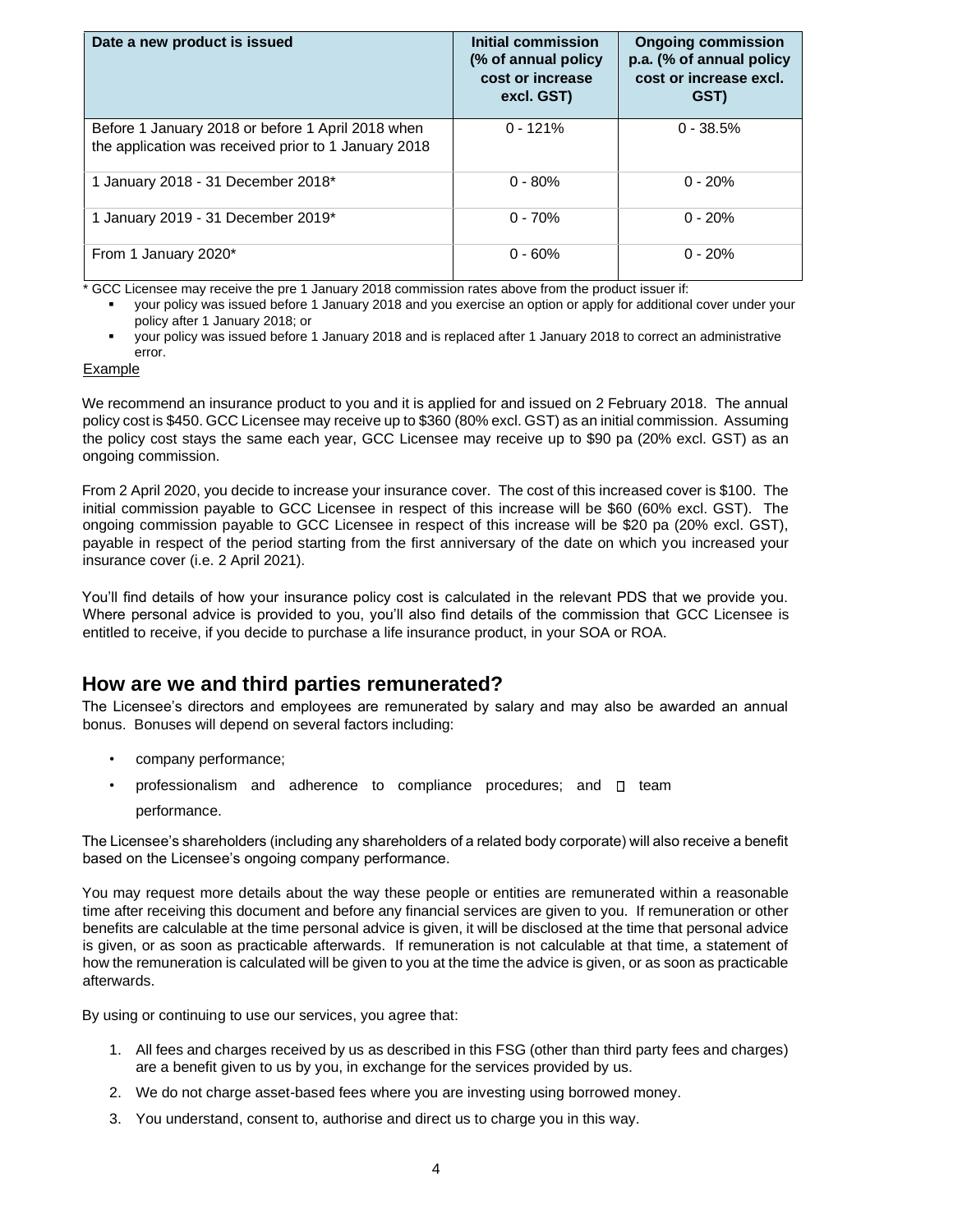## **What arrangements may influence our advice to you?**

The Licensee has an Approved Product List which includes a range of financial products from product providers not associated with the Licensee.

We are generally only permitted to recommend Wrap services provided by platform providers on the Approved Product List, however, we can recommend other Wrap services to you where it suits your objectives, financial situation and needs.

From time to time we may accept alternative forms of remuneration from product providers or other parties, such as hospitality or support connected with our professional development (e.g. training or sponsorship to attend conferences). We maintain a register detailing any benefit we receive which is valued at between \$100 and \$300, and other benefits that relate to information technology, software or support provided by a product issuer, or that relate to educational and training purposes. A copy of the register is available on request for a small charge.

## **What should you do if you have a complaint?**

If you have a complaint, you can contact us and discuss your complaint.

Please contact the Complaints Manager of our Licensee using any of the contact details at the start of this FSG. We will try and resolve your complaint quickly, fairly and within prescribed timeframes.

If the complaint cannot be resolved to your satisfaction within 30 days, you have the right to refer the matter to the Australian Financial Complaints Authority (AFCA). AFCA provides fair and independent financial services complaint resolution that is free to consumers.

| Website:       | www.afca.org.au                           |
|----------------|-------------------------------------------|
| Email:         | info@afca.org.au                          |
| Telephone:     | 1800 931 678 (free call)                  |
| In writing to: | Australian Financial Complaints Authority |
|                | GPO Box 3, Melbourne VIC 3001             |

# **Compensation arrangements**

We have arrangements in place to maintain adequate professional indemnity insurance as required by s912B of the Act. This insurance provides cover for claims made against us and our representatives, including claims in relation to the conduct of representatives who no longer work for us but who did so at the time of the relevant conduct.

**Preparation date:** 1/10/2021 **Version:** Oct 2021